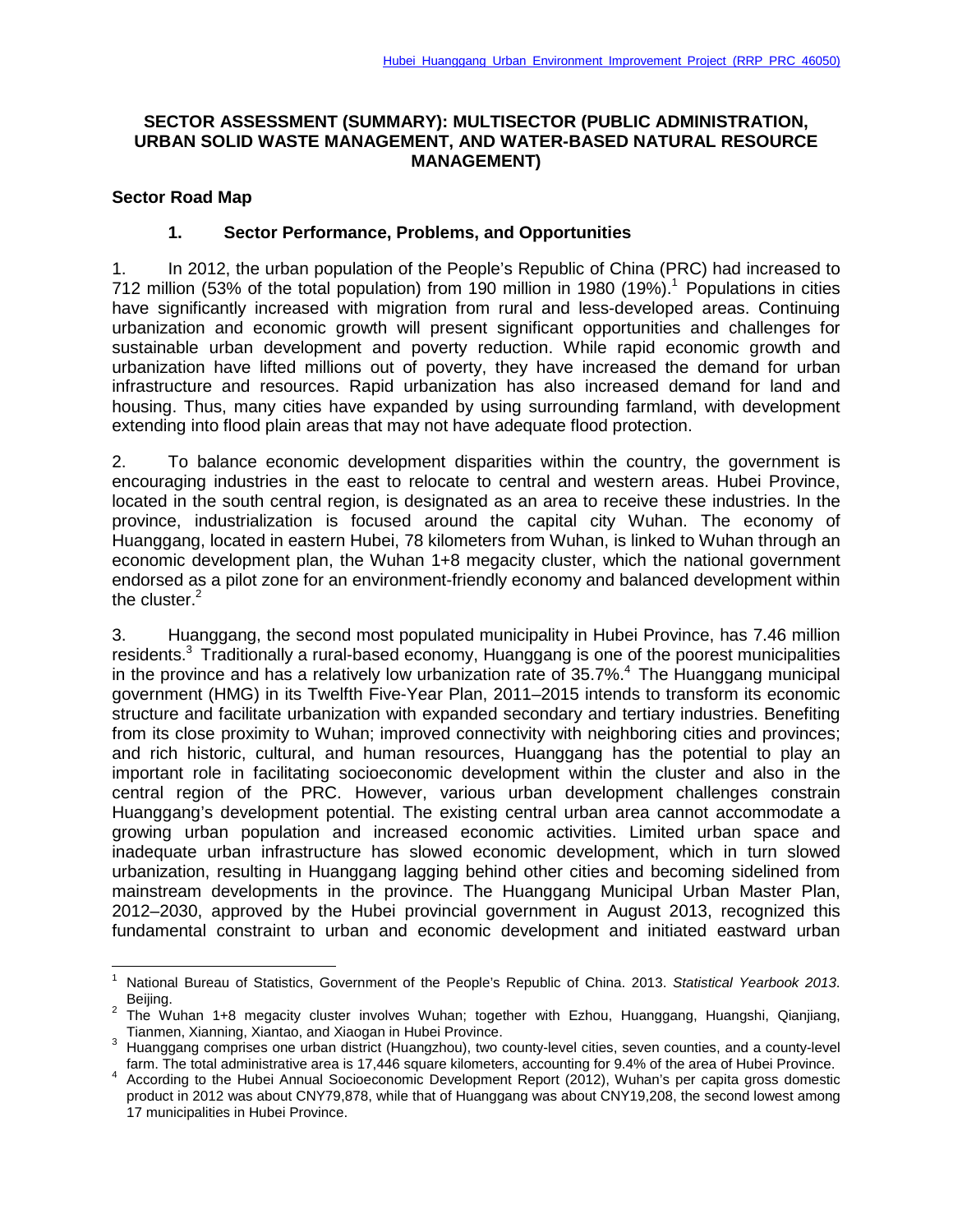expansion by developing the New Eastern District (NED) with adequate urban space, infrastructure, and services, and an environment-friendly and socially inclusive urban design to support sustainable rural–urban transition.<sup>5</sup>

4. **Surface water condition**. The PRC has more than 24,800 natural lakes. However, about 20 lakes disappear every year, and about 88.6% of the lakes are in a eutrophic state. Due to rapid urbanization and economic development, domestic and industrial wastewater loads often exceed the carrying capacity of the receiving water bodies. In Hubei Province, the total surface area of lakes is 3,025 square kilometers ( $km^2$ ) compared with about 26,000 km<sup>2</sup> in the early 1900s. In contrast to rivers and streams, lakes and wetlands are more closed systems with a tendency to accumulate residue.

5. The PRC's Environmental Quality Standards for Surface Water (GB 3838-2002) defines water quality classes for various environmental functions.<sup>6</sup> With improvements in municipal wastewater treatment, increased industrial wastewater treatment and monitoring, and development of stricter water pollution control regulations; the PRC continues to invest in the quality of its water environment. In 2010, 51.9% of the nationally monitored surface water throughout the PRC was within class I–III (58.7% in 2000), 30.4% was class IV–V (24.2% in 2000), and 17.7% was worse than class V (17.1% in 2000).

6. **Challenges**. Key challenges affecting the urban environment in Hubei Province include (i) floods and low per capita water resources; (ii) significant stretches of rivers and lakes that are of unacceptable quality, particularly among tributaries of the Han River and among lakes in Hubei Province, and, to a lesser extent, among some tributaries of the Yangtze River; (iii) lake eutrophication and problems with agricultural nonpoint source pollution; (iv) ecological degradation in the middle and lower reaches of the Yangtze River, including reductions in fish and biological diversity; and (v) increases in discharge of industrial and domestic solid waste, including electronic waste and batteries, and sludge from wastewater treatment plants.

7. Located in the floodplain on the north bank of the Yangtze River, Huanggang is rich in lakes and rivers. Realizing the importance of the water environment to the city's sustainable development, HMG has made major investments in pollution-source control and environmental improvement. However, such efforts have been limited to the existing urban area, leaving the lakes and rivers of the surrounding area neglected. HMG's interventions have not yet reached Baitan and Chiye lakes, in the center of NED. These long-neglected lakes and the associated seven rivers have become ecologically and environmentally degraded. Surface water is polluted with organic matter and nutrients. Lakes and rivers are also silted and blocked with polluted sediments, further degrading their water environment and ecology, and weakening resilience to floods and droughts. The current environmental conditions of the Baitan and Chiye lakes and associated rivers limit Huanggang's ability to achieve sustainable development and a high-quality livable urban environment in NED.

<sup>5</sup> Within NED, HMG is constructing about 4,500 units of low-rent housing, affordable housing, and public rental housing, to meet the housing demand of the poor and migrants. NED will have a technical and vocational  $\overline{a}$ 

education training center to provide job training to students and migrants to match the needs of local industry.<br><sup>6</sup> Class I is suitable as a drinking water source without treatment; class II is suitable as grade-one water protection area for centralized drinking water supply, natural habitat for rare species of fish, and spawning grounds for fish and shrimps; class III is suitable as a grade-two water source protection area for centralized drinking water supply, swimming zones, and sanctuaries for common species of fish; class IV is suitable for general industrial water supply and recreational use involving no direct human contact with the water; class V is only suitable for agricultural water supply and general landscaping use; and class V+ is unsuitable for any use.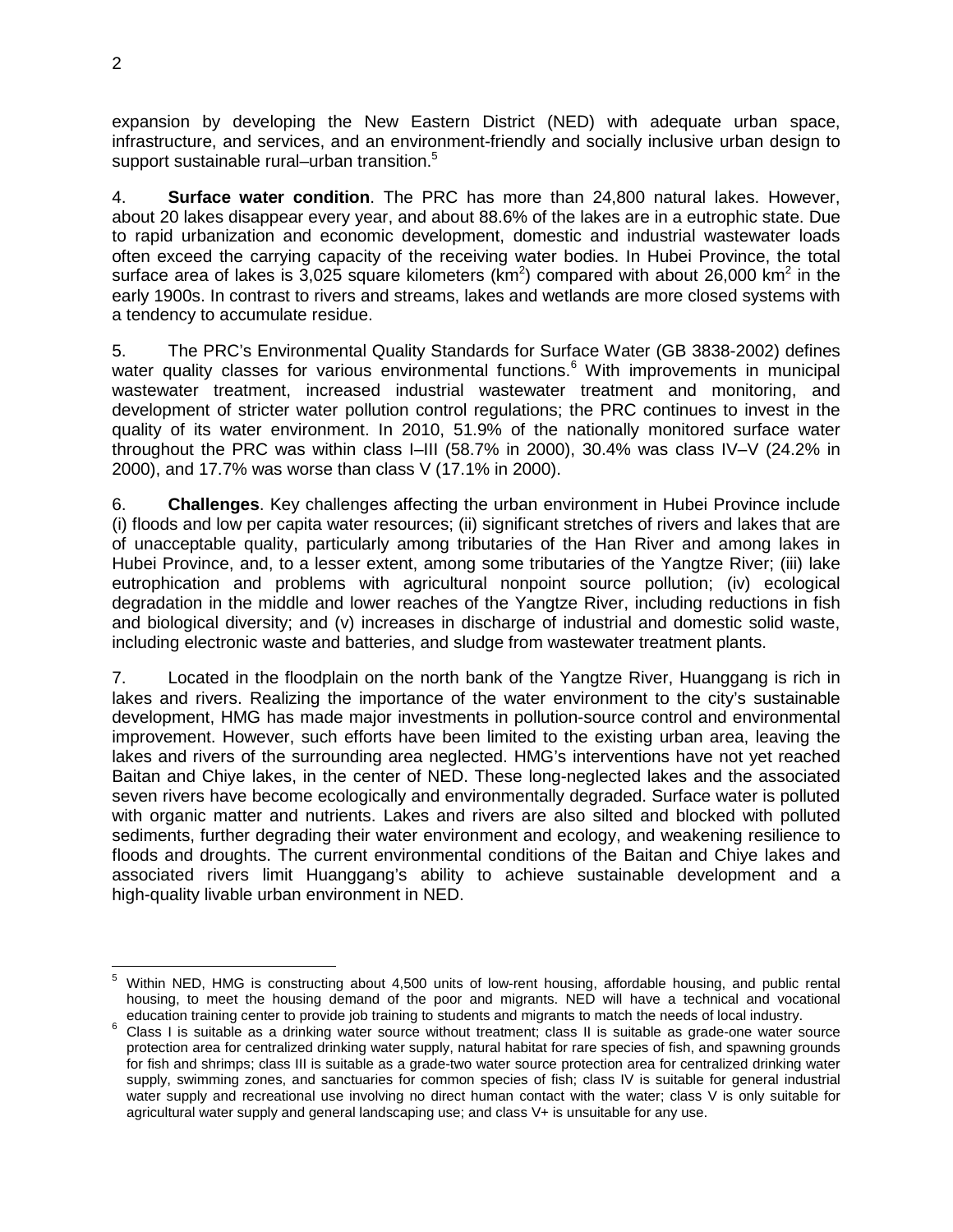8. Water quality in Huanggang's three major urban lakes, namely Baitan, Chiye, and Yiai, is severely polluted and class V or worse. The lakes are affected by organic pollution and nutrients. Sediments contain high levels of nitrogen and phosphorus, particularly near discharge points into the lakes. HMG is investing CNY1.1 billion to improve the water quality in Yiai Lake, which is located in the existing urban area of Huangzhou District, and by 2016 the water quality is expected to improve from class V to at least class IV. Seven rivers in NED have severe buildups of sediments, reducing their channel-carrying capacity and rendering them inadequate for large flood events. The new urban development will create a larger impervious surface area, resulting in a significant increase in storm water runoff, further exacerbating this situation. The project will therefore support an integrated approach to improve the water quality in Baitan and Chiye lakes and rehabilitate urban rivers by removing contaminated sediments, creating constructed wetlands and lake and river embankments, creating vegetated ecological zones with aquatic plants to treat nonpoint pollution, and interconnecting lake water bodies. Specific interventions are designed to (i) improve water quality, (ii) restore lake ecology and healthy hydraulic circulation, (iii) improve the lakes' retention capacity and resilience to climate change, and (iv) enhance public amenities.

9. The lakes and rivers in Huangzhou District are polluted by solid waste. Controling solid waste dumping into the lakes and rivers is vital to improving water quality and to preserving the lakes' amenity value. The survey results show that only 7% of residents have knowledge of waste recycling and sorting. The project will build a new garbage collection and transfer station to serve Baitan and Chiye lakes and their surrounding area to comply with environmental standards. The project will raise public awareness of environmental sanitation, waste sorting, and recycling schemes; and promote community participation to maintain the cleanliness of lakes, rivers, and surrounding areas.

## **2. Government's Sector Strategy**

10. Protecting the water environment and controlling water pollution in the middle and lower reaches of the Yangtze River, the largest of the seven river basins in the PRC is a key government strategy.<sup>7</sup> The strategy stipulates that the water quality target is class IV for the Yangtze River section between Huanggang and Huangshi. For Huanggang, the Yiai Lake Water Pollution Control Project and the Chang River Integrated Water Pollution Control Project are listed in the strategy as key regional pollution control projects.

11. To more effectively protect the water resources, the Hubei provincial government has instituted a key water protection measure—the Hubei Province Lake Protection Regulation (effective since October 2012). In the regulation, 38 lakes in Huanggang are listed for water protection, including Baitan and Yiai lakes in Huangzhou District. Furthermore, the Chang River Basin Master Plan, which covers the  $464.5 \text{ km}^2$  catchment area of Chang River in Huanggang, supports river rehabilitation, ecological restoration of urban lakes (including Baitan and Yiai lakes), connection of rivers and lakes, and nonpoint pollution source control.<sup>8</sup> In line with the plan, HMG formulated the River and Lake System Rehabilitation Plan for the Baitan Lake and its Surrounding Area, which focuses on the Baitan Lake Planning Area, or phase 1 of NED for (i) flood protection including embankment strengthening and construction of sluice gates, (ii) waterlogging alleviation including construction of pumping stations and connection channels,

<sup>7</sup> Ministry of Environmental Protection, Ministry of Finance, Ministry of Housing and Urban and Rural Construction, and Ministry of Water Resources, Government of the People's Republic of China. 2011. *Water Pollution Protection and Control Strategy (2011–2015) for the Middle and Lower Reaches of the Yangtze River.* (Document MEP No  $\overline{a}$ 

<sup>[2011] 100).</sup> Beijing.<br>Santai River is downstream of Chang River and runs through Hangzhou District, on the west edge of NED.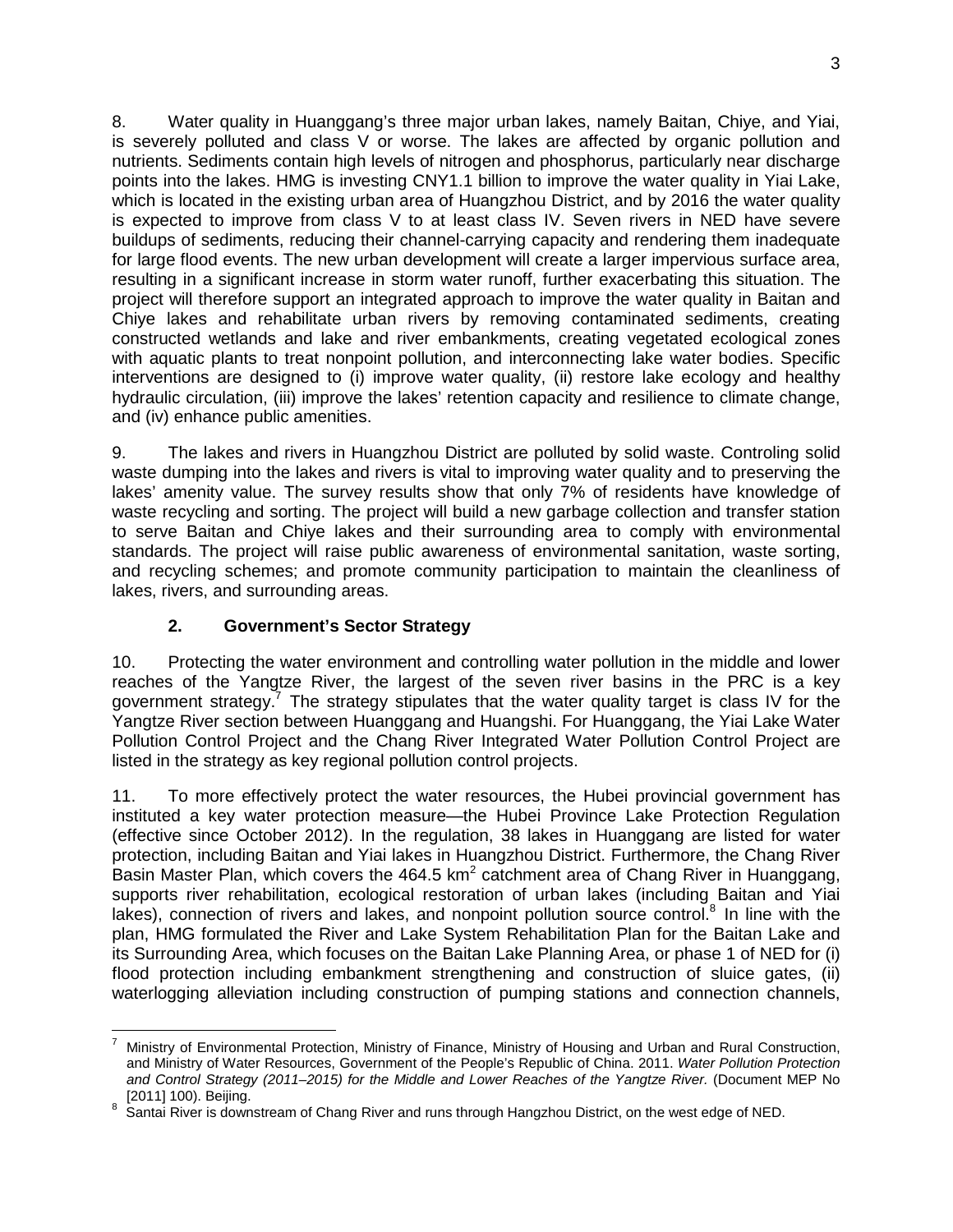and (iii) reconnection of the lakes and urban rivers. $9$  The project will directly support plan implementation.

12. The PRC Government under its urbanization strategy is prioritizing a process of urbanization and urban development that spreads economic and social benefits across the country while safeguarding the environment. Key principles for environmentally sustainable urban development include adherence to ecological principles, resource and energy management, conservation, waste minimization, and recirculation of materials and energy. A high priority is accorded to making all cities livable by improving the urban environment, including improved municipal and social services and land use, and reduced urban pollution. For urban environmental rehabilitation and surface water restoration, the PRC has had success with sediment dredging, construction of wetlands, and establishment of water circulation systems by connecting lakes and rivers; all were considered in the project design.<sup>10</sup>

13. In line with the national policy, HMG places importance on urbanization and the role of the urban sector in economic and social development, as well as environmental protection and rehabilitation, as outlined in the Huanggang's Twelfth Five-Year Plan, 2011–2015, and the Huanggang Municipal Urban Master Plan, 2012–2030. The project will support these policies and plans by improving the water environment and supporting realization of a healthy, inclusive, and livable urban environment in Huanggang.

### **3. ADB Sector Experience and Assistance Program**

14. ADB assistance to the PRC urban sector has been effective in remedying a range of urban environment problems, with a positive impact on water resources, pollution control, and public health. As of August 2014, ADB had funded 51 loans totaling \$5.9 billion for urban sector projects.<sup>11</sup> Experience suggests that project investments and technical assistance interventions are effective when they are part of well-conceived urban development plans and approaches, and support broader approaches. Lessons from previous urban development projects as well as the knowledge generated from various best practices are reflected in the project design, including the lake and river rehabilitation, disposal of dredged material, and water quality monitoring with proper institutional setups.

15. The project is aligned with ADB's (i) country partnership strategy for the PRC, 2011–2015, which defines environment-friendly urban infrastructure development as a priority investment area; (ii) Urban Operational Plan, 2011–2020 and Green Cities initiatives, which promote strengthening of environmental management, and supporting inclusive growth and well-balanced development; and (iii) Water Operational Plan, 2011–2020, which encourages integrated management of water resources particularly in river basins.<sup>12</sup>

 $\overline{a}$ 

<sup>&</sup>lt;sup>9</sup> The plan was approved in January 2014.<br><sup>10</sup> For example, the East Lake Ecological Water-Net Project in Wuhan, financed by the PRC Government (2009–2014); West Lake Rehabilitation, Hangzhou City, Zhejiang Province, financed by the PRC Government (2002–2007); and Constructed Wetland for Yue Lake, Hanyang District of Wuhan, financed by the Wuhan

<sup>11</sup> Subsector classifications of urban sector projects include water supply and sanitation, waste management, urban transport, energy utility services, and energy efficiency and conservation. In addition, ADB has other projects processed by the East Asia Department's energy division, transport and communications division, and environment, natural resources and agriculture division that have significant urban components.

<sup>&</sup>lt;sup>12</sup> ADB. 2012. Country Partnership Strategy: People's Republic of China, 2011–2015. Manila; ADB. 2013. Urban *Operational Plan, 2012–2020*. Manila; ADB. 2012. *Green Cities*. Manila; and ADB. 2012*. Water Operational Plan, 2011–2020*. Manila.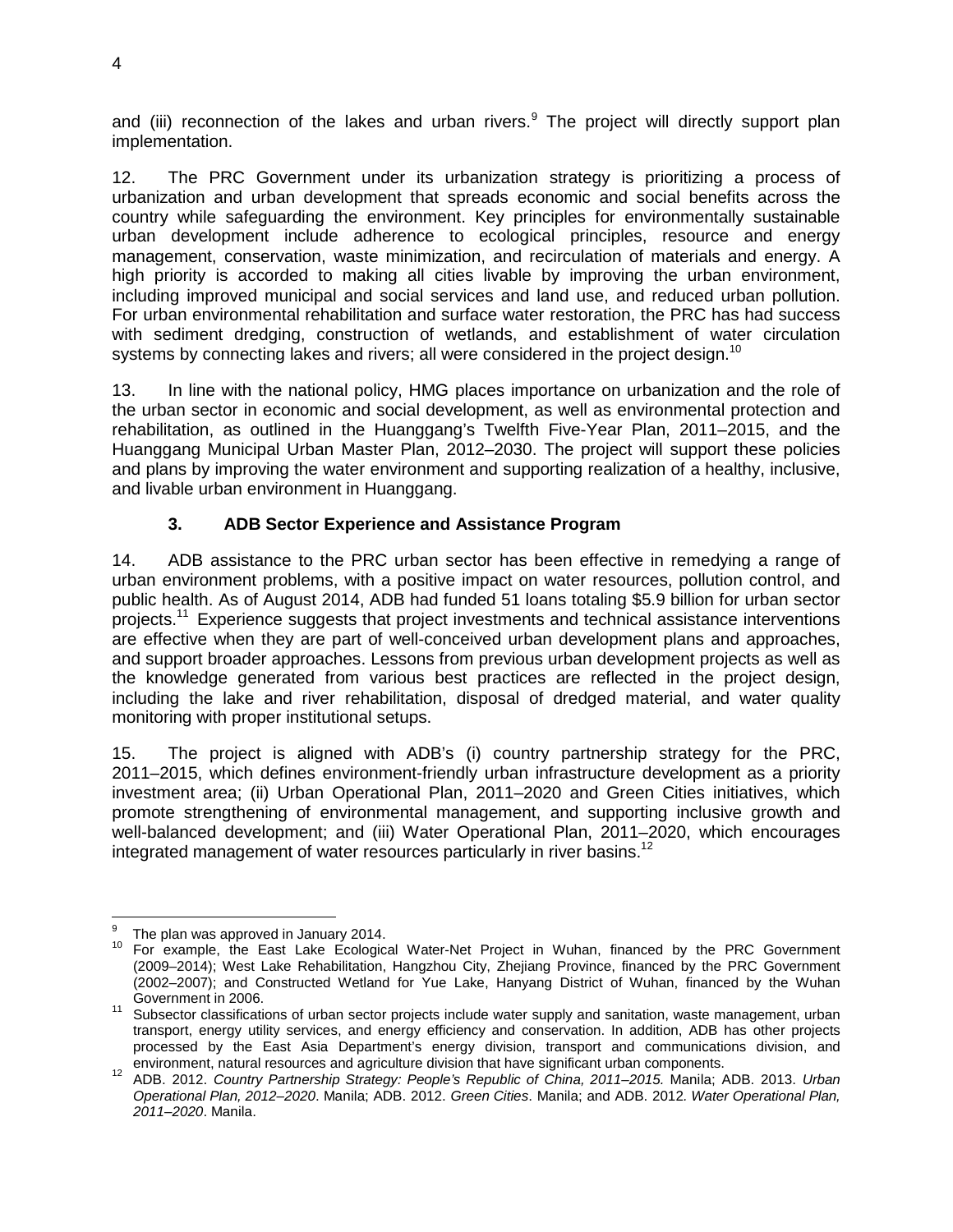

EFFECT